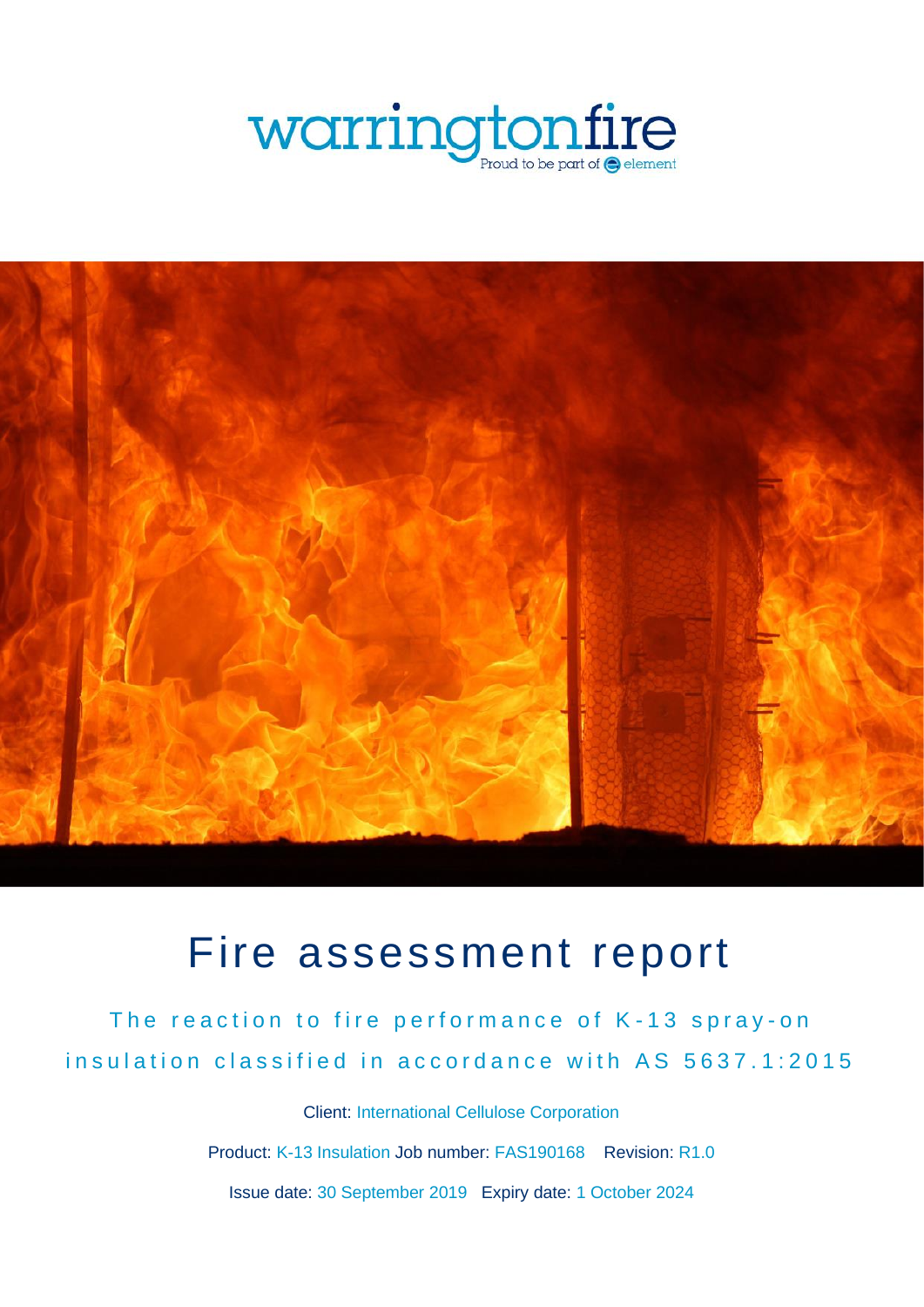## <span id="page-1-0"></span>**Amendment schedule**

| <b>Version</b>   | <b>Date</b>          | Information relating to report |                                                                                 |             |             |
|------------------|----------------------|--------------------------------|---------------------------------------------------------------------------------|-------------|-------------|
| R <sub>1.0</sub> | Issue:<br>30/09/2019 | Reason for issue               | Report issued to International cellulose Corporation for review<br>and comment. |             |             |
|                  |                      |                                | Prepared by                                                                     | Reviewed by | Approved by |
|                  | Expiry:              | Name                           | Mahmoud Akl                                                                     | Omar Saad   | Omar Saad   |
|                  | 31/10/2024           | Signature                      |                                                                                 |             |             |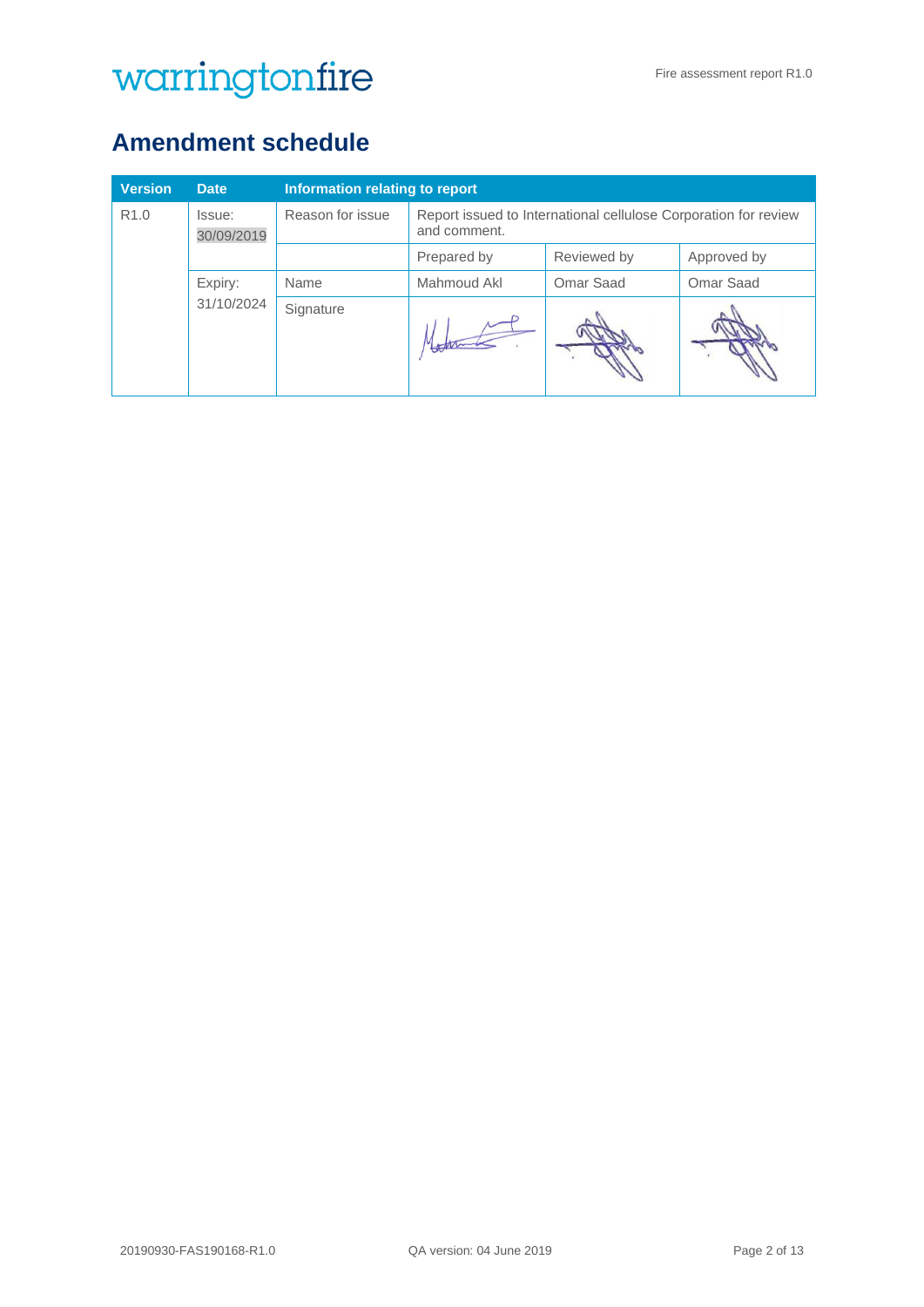## <span id="page-2-0"></span>**Contact information**

Warringtonfire Australia Pty Ltd – ABN 81 050 241 524

#### **Melbourne – NATA registered laboratory**

Unit 2, 409-411 Hammond Road Dandenong South, VIC 3175 Australia

T: +61 3 9767 1000

#### **Brisbane**

Suite 6, Level 12 133 Mary Street Brisbane, QLD 4000 Australia

#### **Sydney**

Suite 802, Level 8 383 Kent Street Sydney, NSW 2000 Australia

T: +61 2 9211 4333

#### **Canberra**

Unit 2, 11 Murray Crescent Griffith, ACT 2603 Australia

T: +61 2 6260 8488

T: +61 7 3238 1700

#### **Perth** Unit 22, 22 Railway Road Subiaco, WA 6008 Australia

T: +61 8 9382 3844

## <span id="page-2-1"></span>**General conditions of use**

This report may only be reproduced in full without modifications by the report sponsor. Copies, extracts or abridgments of this report in any form must not be published by other organisations or individuals without the permission of Warringtonfire Australia.

Warringtonfire Australia is not able to discuss the contents of this report with third parties without the consent of the report sponsor(s).

All work and services carried out by Warringtonfire Australia are subject to and conducted in accordance with our standard terms and conditions. These are available at https://www.element.com/terms/terms-and-conditions or on request.

Exova Warringtonfire rebranded to Warringtonfire on 1 December 2018. Apart from the change to our brand name, no other changes have occurred. The introduction of our new brand name does not affect the validity of existing documents previously issued by us.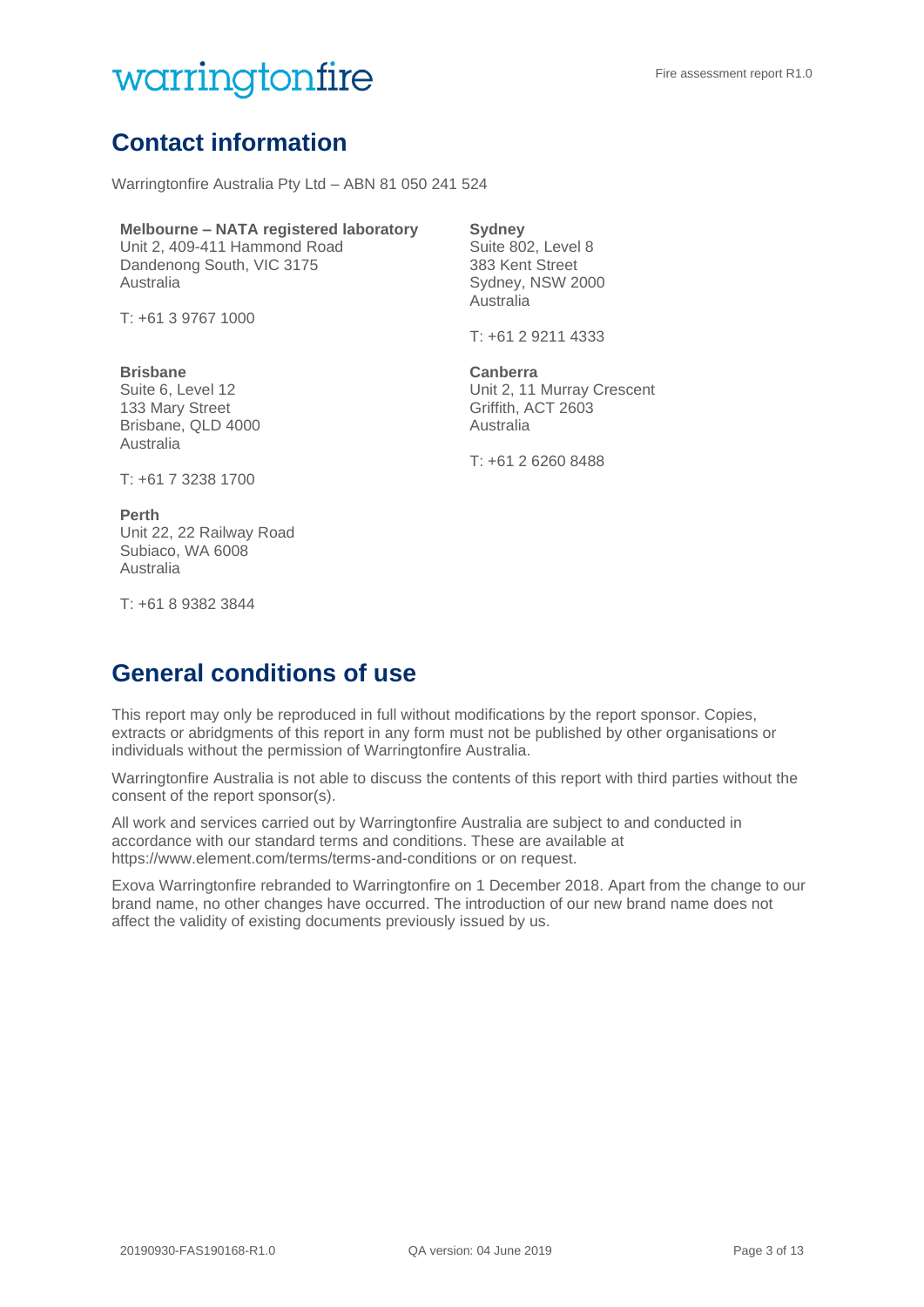## <span id="page-3-1"></span>**Executive summary**

This report documents the findings of the assessment undertaken to determine the likely fire hazard properties of K-13 spray-on solution if tested in accordance with AS ISO 9705-2003(R2016)<sup>1</sup> and classified in accordance with AS 5637.1:2015<sup>2</sup>

The analysis conducted in section [5](#page-9-0) of this report found that the proposed variations are likely to achieve a Group 1 and 1-s classification as shown in [Table 1](#page-3-0) and Table 2 , if tested in accordance with AS ISO 9705-2003(R2016) and classified in accordance with AS 5637.1:2015.

<span id="page-3-0"></span>**Table 1 Variations and assessment outcome to Australian Building Code requirements**

| <b>Product</b> | <b>Reference</b><br>test | <b>Variation</b>                                                                                                              |                     | <b>Assessment</b><br>classification        |  |  |
|----------------|--------------------------|-------------------------------------------------------------------------------------------------------------------------------|---------------------|--------------------------------------------|--|--|
|                |                          |                                                                                                                               | <b>Group</b><br>No. | <b>SMOGRARC (in</b><br>$m^2s^{-2}$ x 1000) |  |  |
| $K-13$         | RTF190159.1              | Thickness of applied coating product shall be<br>between 10mm-75mm                                                            |                     | 2.3                                        |  |  |
|                |                          | Performance shall be extended to cover additional<br>brand names such as K-13sp, SonaSpray FC,<br>Ure- K & SonaKrete          |                     |                                            |  |  |
|                |                          | Product Installation- the product can either be<br>installed as tested or be sprayed on directly to the<br>walls or ceilings. |                     |                                            |  |  |

#### **Table 2 Variations and assessment outcome to New Zealand Building Code requirements**

| <b>Product</b> | <b>Reference test</b> | <b>Variation</b>                                                                                                              |                     | <b>Assessment classification</b><br>(group number) |
|----------------|-----------------------|-------------------------------------------------------------------------------------------------------------------------------|---------------------|----------------------------------------------------|
|                |                       |                                                                                                                               | <b>Group</b><br>No. | <b>SMOGRARC (in</b><br>$m^2s^2 \times 1000$        |
| $K-13$         | RTF190159.1           | Thickness of applied coating product shall be<br>between 10mm-75mm                                                            | $1-S$               | 0.7                                                |
|                |                       | Performance shall be extended to cover<br>additional brand names such as K-13sp,<br>SonaSpray FC, Ure- K & SonaKrete          |                     |                                                    |
|                |                       | Product Installation- the product can either be<br>installed as tested or be sprayed on directly to<br>the walls or ceilings. |                     |                                                    |

The variations and outcome of this assessment are subject to the limitations and requirements described in section 2 of this report. The results of this report are valid until 30 September 2024.

<sup>1</sup> Fire tests-Full scale room test for surface products

<sup>2</sup> Determination of fire hazard properties Wall and ceiling linings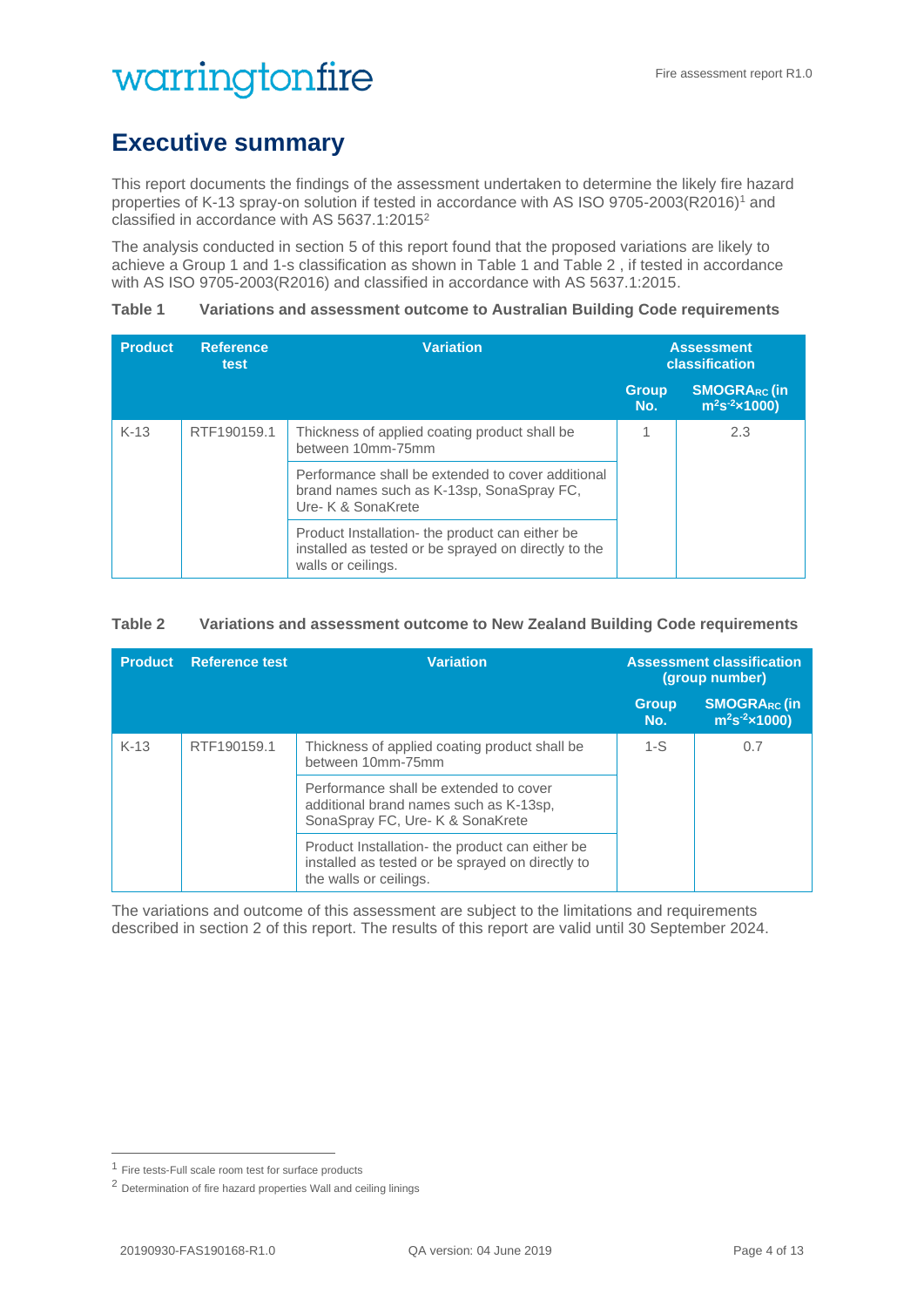## <span id="page-4-0"></span>**Contents**

| 1.                                     |            |
|----------------------------------------|------------|
| 2.                                     |            |
| 3.                                     |            |
| 3.1<br>3.2<br>3.3<br>3.4<br>3.5<br>3.6 |            |
| 4.                                     |            |
| 4.1                                    |            |
| 5.                                     |            |
| 5.1<br>5.2<br>5.3<br>5.4               |            |
| 6.                                     |            |
|                                        | Appendix A |
| A.1                                    |            |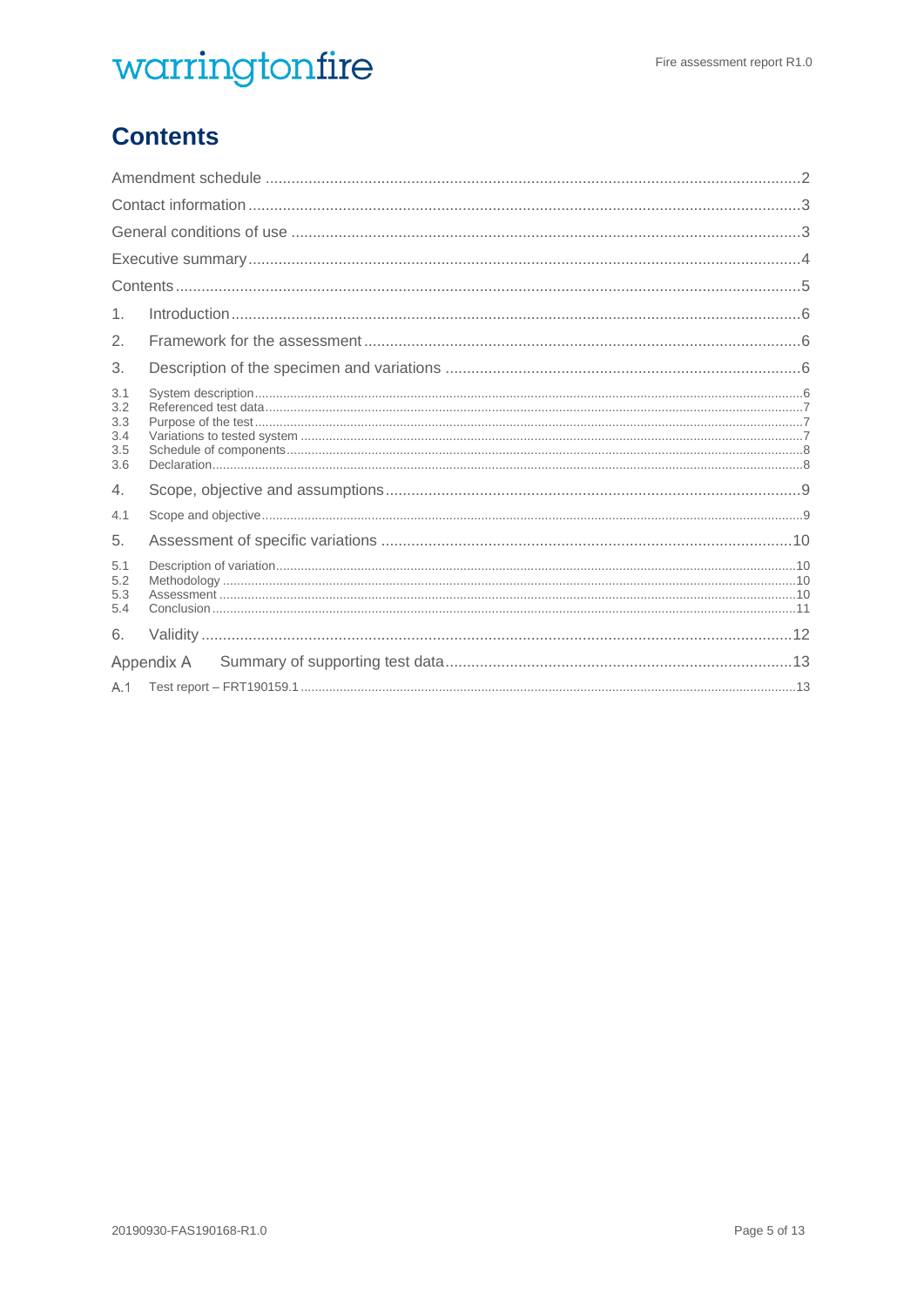## <span id="page-5-0"></span>**1. Introduction**

This report documents the findings of the assessment undertaken to determine the likely fire hazard of K-13 spray-on solution if tested in accordance with AS ISO 9705-2003(R2016) and AS 5637.1:2015. This assessment was carried out at the request of International Cellulose Corporation. The sponsor details are included in [Table 3.](#page-5-4)

#### <span id="page-5-4"></span>**Table 3 Sponsor details**

| <b>Client</b>                       | <b>Address</b>   |
|-------------------------------------|------------------|
| International Cellulose Corporation | 12315 Robin Blvd |
|                                     | Houston, TX      |
|                                     | 77045            |
|                                     | <b>USA</b>       |

### <span id="page-5-1"></span>**2. Framework for the assessment**

An assessment is an opinion about the likely performance of a component or element of structure if it were subject to a standard fire test.

No specific framework, methodology, standard or guidance documents exists in Australia for doing these assessments. Therefore, we have followed the Guide to Undertaking Assessments In Lieu of Fire Tests prepared by the Passive Fire Protection Federation (PFPF) in the UK<sup>3</sup>.

This guide provides a framework to undertake assessments in the absence of specific fire test results. *'Some areas where assessments may be offered are:*

- Where a modification is made to a construction which has already been tested
- *Interpolation or extrapolation of results of a series of fire resistance tests, or utilisation of a series of fire test results to evaluate a range of variables in a construction design or a product*
- *Where, for various reasons – eg size or configuration – it is not possible to subject a construction or a product to a fire test.'*

Assessments will vary from relatively simple judgements on small changes to a product or construction through to detailed and often complex engineering assessments of large or sophisticated constructions.

## <span id="page-5-2"></span>**3. Description of the specimen and variations**

### <span id="page-5-3"></span>**3.1 System description**

The test system consisted of a fire test room where the ceiling and three walls were lined with 16 mm thick fire-rated plasterboard panels coated with K-13 spray-on insulation. The fire test room had studwork walls and ceiling lined with 18 mm thick particleboard and two layers of 16 mm thick firegrade plasterboard on the internal side. The wall with the doorway was lined with two layers of 25 mm thick kaowool insulation. Without the specimen lining, the internal dimensions of the fire test room were 3600 mm long  $\times$  2400 mm wide  $\times$  2400 mm high. The short wall opposite the ignition source had a centrally located doorway opening which was 800 mm wide × 2000 mm high.

<sup>3</sup> Guide to Undertaking Assessments In Lieu of Fire Test - The Passive Fire Protection Federation (PFPF), June 2000, UK.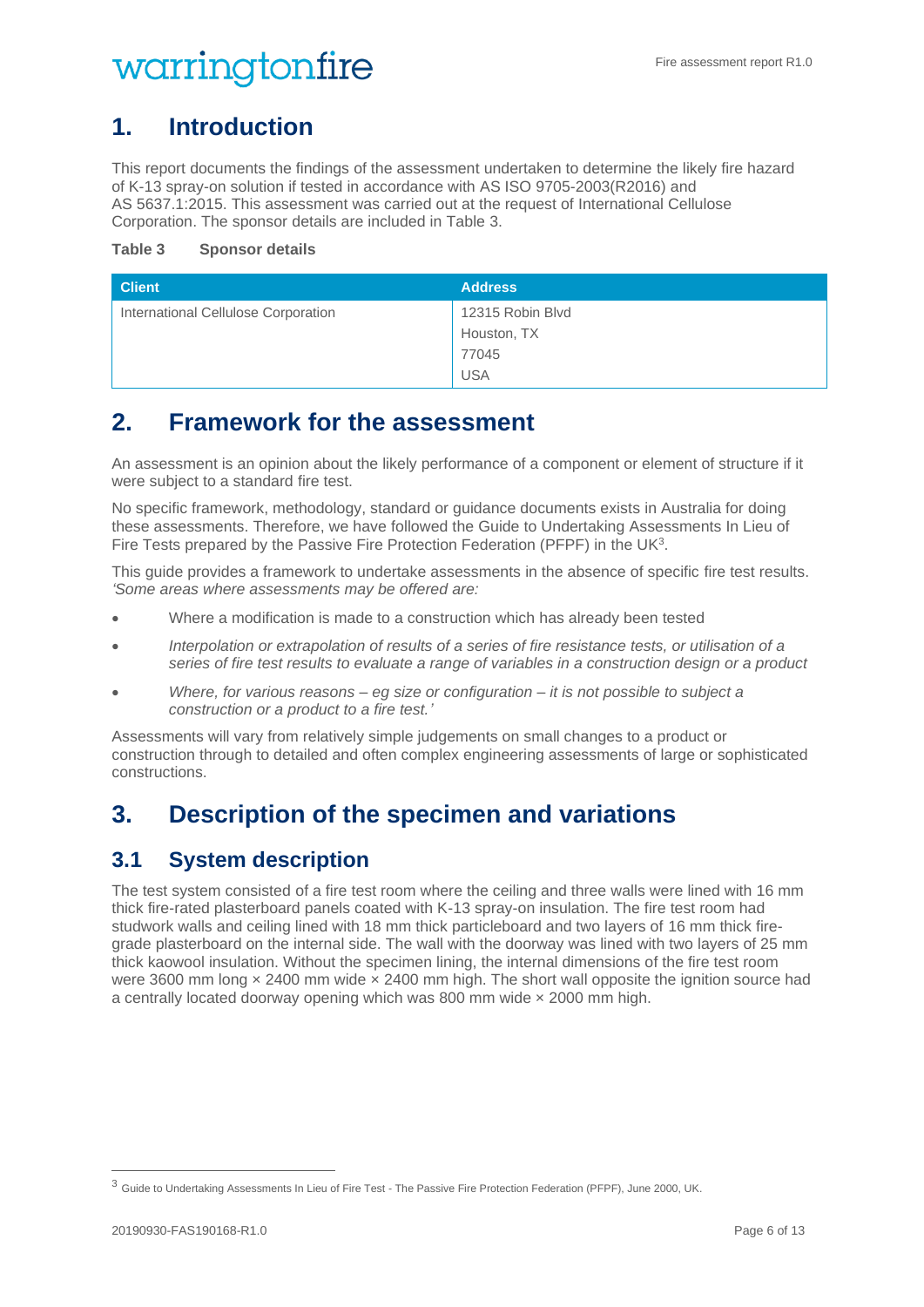### <span id="page-6-0"></span>**3.2 Referenced test data**

The assessment of the variation to the tested system and the determination of the likely performance is based on the results of the fire test documented in the reports summarised in [Table 4.](#page-6-3) Further details of the tested system are described in [Appendix A.](#page-12-0)

#### <span id="page-6-3"></span>**Table 4 Referenced test data**

| <b>Report number</b> | <b>Test sponsor</b>                    | <b>Test date</b>    | <b>Testing authority</b>         |
|----------------------|----------------------------------------|---------------------|----------------------------------|
| RTF190159.1          | International Cellulose<br>Corporation | [05 September 2019] | Warringtonfire Australia Pty Ltd |

### <span id="page-6-1"></span>**3.3 Purpose of the test**

For the verification of fire hazard properties, the National Construction Code of Australia (NCC) Specification C1.10 requires that a group number of a wall or ceiling lining and the smoke growth rate index or average specific extinction area must be determined in accordance with AS 5637.1:2015.

AS 5637.1:2015 sets out procedures for the assessment of internal wall and ceiling linings according to their tendency to ignite, release heat, cause flashover, release smoke and contribute to fire growth.

In accordance with AS 5637.1:2015, the group number of a material shall be determined by either-

- Physical testing in accordance with AS/ISO 9705-2003 (R2016); or
- If the material has a confirmed correlation, prediction in accordance with Clause 4.4 using data obtained by testing the material at 50kW/m2 irradiance in the horizontal orientation with edge frame in accordance with ISO 5660-1<sup>4</sup> or AS/NZS 3837<sup>5</sup>, as appropriate to the test conducted.

The materials group number is an indication of its 'time to flashover' in the ISO room fire test. Flashover refers to the phenomenon of the sudden ignition of almost all of the exposed combustible surfaces within an enclosed room. During an enclosed room fire, a hot layer of smoke can form at the ceiling level which will radiate heat onto exposed surfaces below. When certain materials are heated, they undergo thermal decomposition and can release flammable gases. Flashover occurs when the flammable gases and the majority of the exposed surfaces reach a sufficient temperature for ignition to occur. Ignition is usually sudden and can appear to be almost simultaneous across all exposed surfaces.

The group numbers applicable in New Zealand are determined using the same test data from the

AS ISO 9705-2003 (R2016) test but with different classification criteria. The assigned group numbers are however almost identical applying either criteria. The classification criteria are described in detail in the test report FRT190159.1

AS 5637.1:2015 sets out procedures for the assessment of internal wall and ceiling linings according to their tendency to ignite, release heat, cause flashover, release smoke and contribute to fire growth.

### <span id="page-6-2"></span>**3.4 Variations to tested system**

An identical system has not been subject to a standard fire test. We have therefore assessed the system using baseline test information for similar systems. The variations to the tested system together with the referenced baseline standard fire tests – are described in [Table 5](#page-7-2) .

<sup>4</sup> Reaction-to-fire tests — Heat release, smoke production and mass loss rate — Part 1: Heat release rate (cone calorimeter method) and smoke production rate (dynamic measurement)

<sup>5</sup> Method of test for heat and smoke, release rates for materials and, products using an oxygen, consumption calorimeter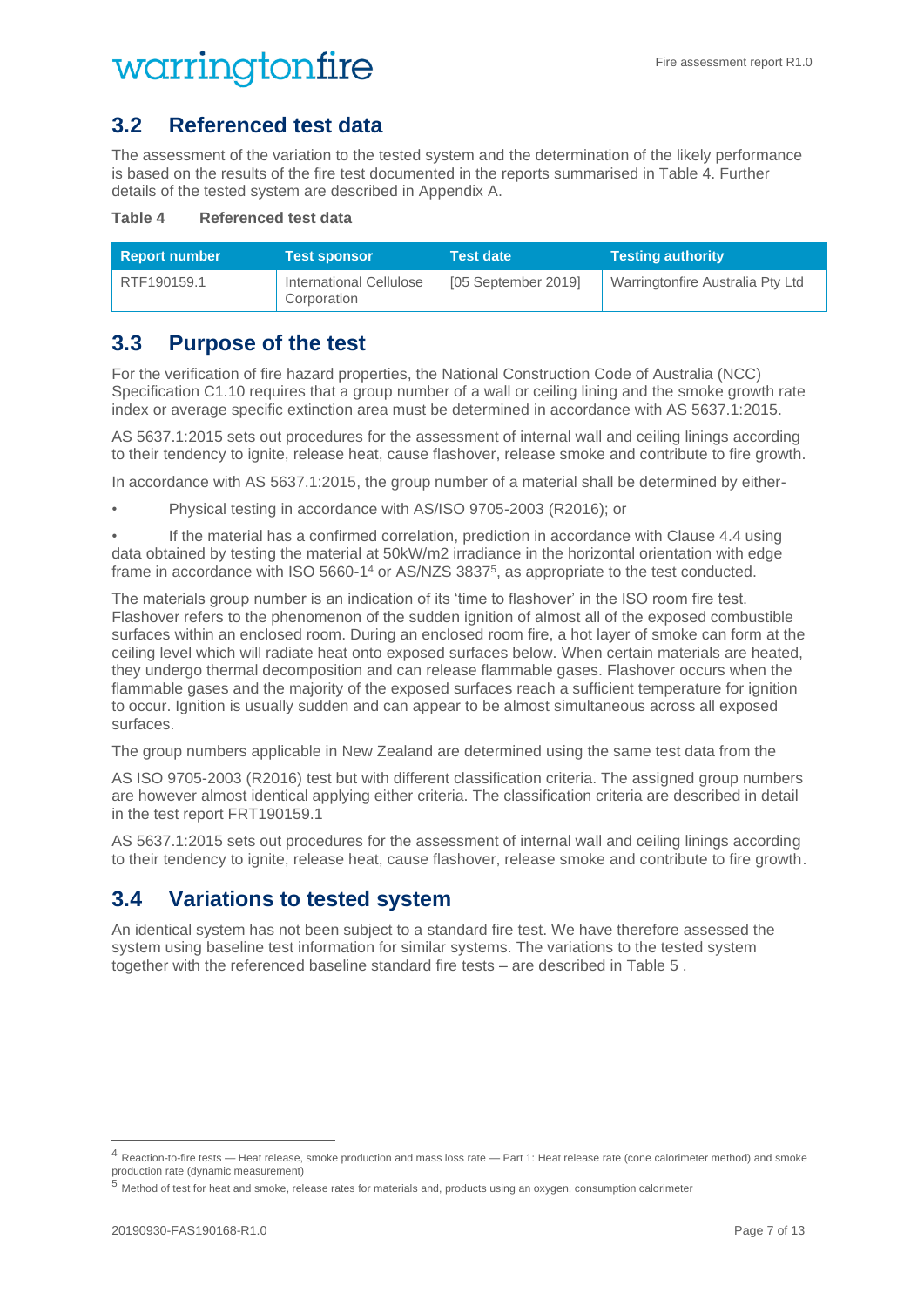#### <span id="page-7-2"></span>**Table 5 Variation to tested systems**

| <b>Item</b>           | <b>Reference test</b>                                                                        | <b>Description</b>                                                                                          | <b>Variations</b>                                                                                                                                                                                 |
|-----------------------|----------------------------------------------------------------------------------------------|-------------------------------------------------------------------------------------------------------------|---------------------------------------------------------------------------------------------------------------------------------------------------------------------------------------------------|
| $K-13$<br>RTF190159.1 | The thickness of the spray-on solution<br>coating was approximately<br>65mm <sub>±4</sub> mm | It is proposed that the thickness of applied<br>coating product is varied to be between<br>10mm-75mm        |                                                                                                                                                                                                   |
|                       |                                                                                              | K-13 has different brand names for<br>marketing reasons such as K-13sp,<br>SonaSpray FC, Ure- K & SonaKrete | The report sponsor has confirmed that all<br>the products are the same products made<br>from the same chemical composition with<br>the only difference being their name for<br>marketing reasons. |
|                       |                                                                                              | <b>Product Installation</b>                                                                                 | It is proposed that the product can either<br>be installed as tested or be sprayed on<br>directly to the walls or ceilings.                                                                       |

### <span id="page-7-0"></span>**3.5 Schedule of components**

[Table 6](#page-7-3) outlines the schedule of components for the assessed system/s subject to a fire test, as referenced in [0.](#page-11-1)

<span id="page-7-3"></span>

| <b>Table 6</b> |  |  | Schedule of components of assessed system |  |
|----------------|--|--|-------------------------------------------|--|
|                |  |  |                                           |  |

| <b>Item</b>   | <b>Description</b>      |                                                                                                                                                                                   |
|---------------|-------------------------|-----------------------------------------------------------------------------------------------------------------------------------------------------------------------------------|
| Lining        |                         |                                                                                                                                                                                   |
| 1.            | Product                 | K-13 spray-on insulation                                                                                                                                                          |
|               | Material<br>description | The K-13 spray-on system consists of natural cellulosic fibres combined with flame<br>retardants                                                                                  |
|               | Coating<br>thickness    | $10mm-75mm$                                                                                                                                                                       |
|               | Installation            | The product can either be installed as tested or sprayed on directly to the walls or<br>ceilings                                                                                  |
| $\mathcal{P}$ | Product<br>name         | Plasterboard screws (Phosphate coated)                                                                                                                                            |
|               | Installation            | If K-13 insulation is sprayed to the panel prior to installation. The panels need to be<br>fixed to the walls and ceiling using plasterboard screws. Fixing dimensions as tested. |

## <span id="page-7-1"></span>**3.6 Declaration**

The guide to undertaking assessments in lieu of fire tests prepared by the PFPF in the UK requires a declaration from the client. By accepting our fee proposal dated insert date, International Cellulose Corporation confirmed that:

- To their knowledge the component or element of structure, which is the subject of this assessment, has not been subjected to a fire test to the standard against which this assessment is being made.
- They agree to withdraw this assessment from circulation if the component or element of structure is the subject of a fire test by a test authority in accordance with the standard against which this assessment is being made and the results are not in agreement with this assessment.
- They are not aware of any information that could adversely affect the conclusions of this assessment and – if they subsequently become aware of any such information, they agree to ask the assessing authority to withdraw the assessment.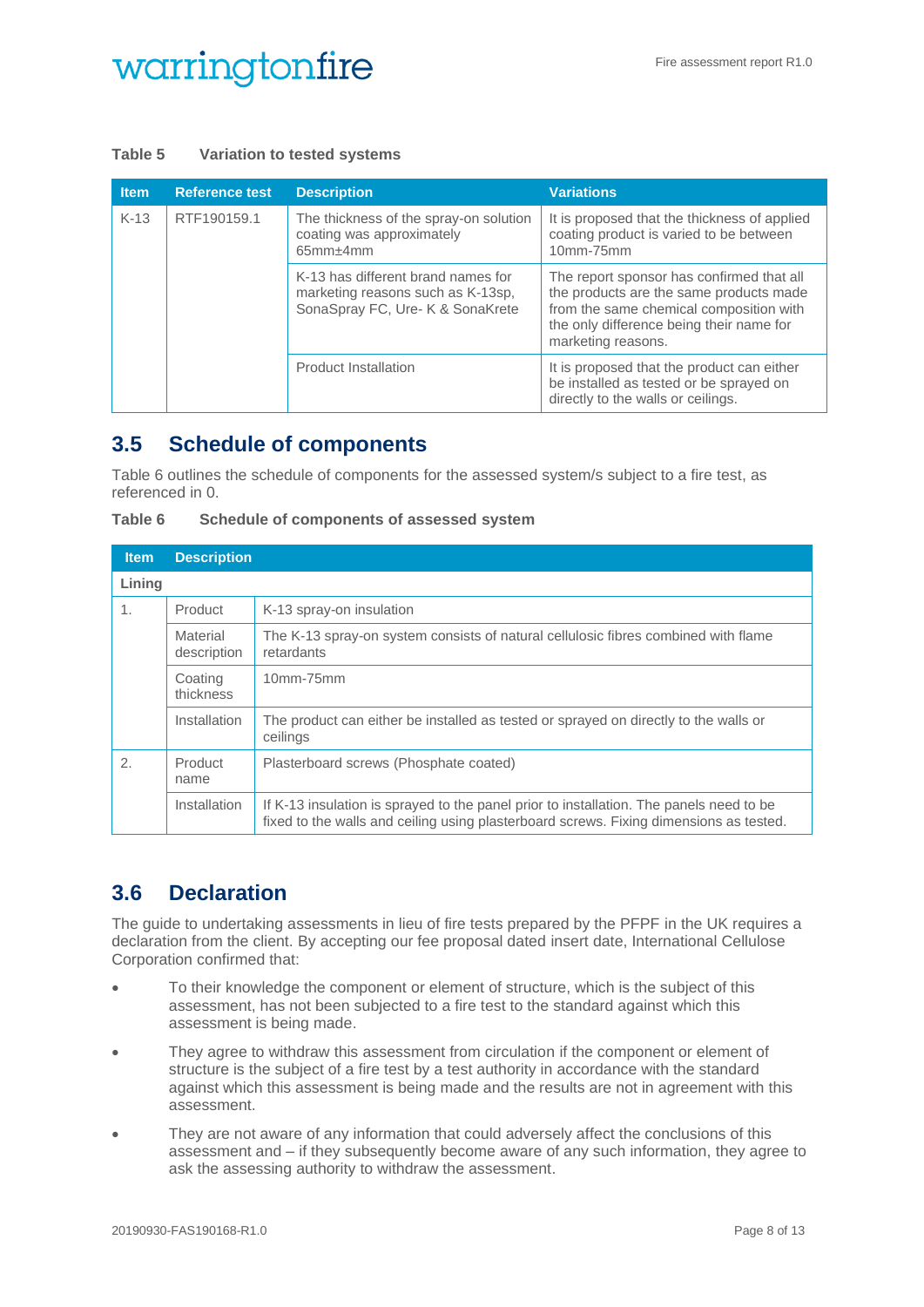## <span id="page-8-0"></span>**4. Scope, objective and assumptions**

### <span id="page-8-1"></span>**4.1 Scope and objective**

- The scope of this report is limited to an assessment of the variations to the tested systems described in section [3.4.](#page-6-2)
- This report details the methods of construction, test conditions and assessed results that would have been expected if the specific elements of construction described here had been tested in accordance with AS ISO 9705-2003 (R2016) and AS 5637.1:2015.
- The results of this assessment are applicable to the reaction to fire performance of ceiling and wall linings This report is only valid for the assessed system/s. Any changes with respect to size, construction details, loads, stresses, edge or end conditions, other than those identified in this report, may invalidate the findings of this assessment. If there are changes to the system, a reassessment will be needed to verify consistency with the assessment in this report.
- The data, methodologies, calculations and conclusions documented in this report specifically relate to the assessed system/s and must not be used for any other purpose.
- This report has been prepared based on information provided by others. Warringtonfire has not verified the accuracy and/or completeness of that information and will not be responsible for any errors or omissions that may be incorporated into this report as a result.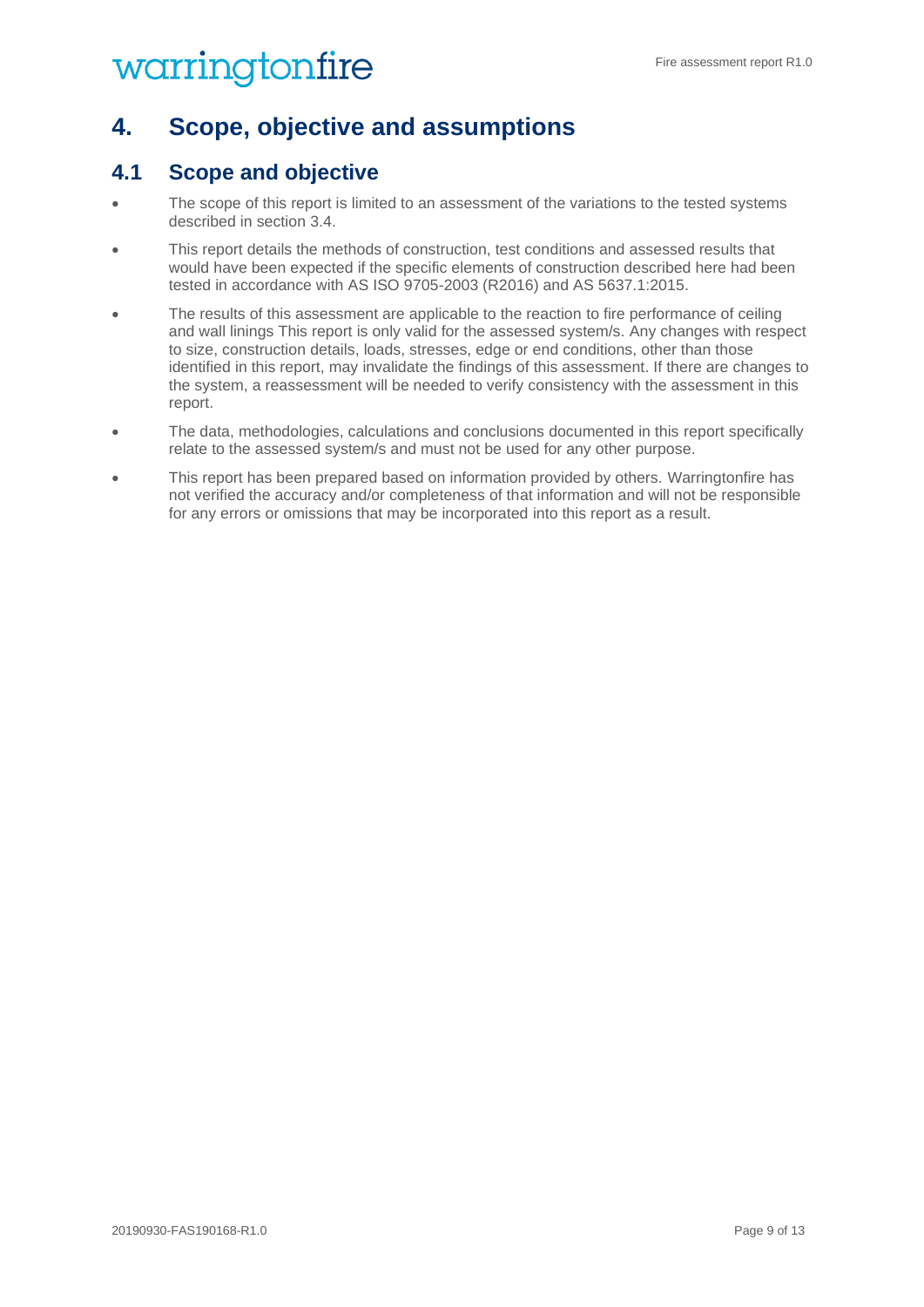## <span id="page-9-0"></span>**5. Assessment of specific variations**

### <span id="page-9-1"></span>**5.1 Description of variation**

The group number of a material or a system is based on its 'time to flashover' in the AS ISO 9705 room burn test. Flashover usually occurs when the fire is fully developed and all combustible items in the room are involved in the fire. In AS 5637.1:2015, flashover is said to occur when the total heat release rate exceeds 1MW (1000 kW). The fire hazard properties of the specimen are dependent on the rate of combustion of the material and the ability to spread from the origin of fire source. The higher the rate increase in the consumption of the specimen material, the higher the heat release rate and the worse the material performs.

This assessment was undertaken to determine the likely performance of the range of thicknesses of K-13 spray-on solution pre-sprayed on panels as tested or sprayed after the panels are fixed to walls and ceilings.

### <span id="page-9-2"></span>**5.2 Methodology**

The approach and method of assessment used for this assessment is summarised in [Table 7.](#page-9-4)

<span id="page-9-4"></span>

| Table 7 |  | <b>Method of assessment</b> |
|---------|--|-----------------------------|
|         |  |                             |

| <b>Assessment method</b> |                                                                                                                                              |  |
|--------------------------|----------------------------------------------------------------------------------------------------------------------------------------------|--|
| Level of complexity      | Simple assessment – by analysing the rate of heat release due<br>to the lining material in the test room and deduction from the<br>test data |  |
| Type of assessment       | Comparative                                                                                                                                  |  |

### <span id="page-9-3"></span>**5.3 Assessment**

In the reaction to fire test FRT190159.1, the fire test room was lined with 36 panels of various sizes panels pre-sprayed with K-13 on-spray solution to a thickness of 65mm±4mm. The panels were fixed to the walls and ceilings using plasterboard screws.

It is proposed that the thickness of the K-13 applied can be varied between 10mm-75mm. The tested thickness was approximately 65mm. It is considered that the tested thickness represents the most onerous case as it would provide the most fuel for combustion. Moreover, fixing the panels of the presprayed panels is also considered an onerous case as it is expected to create holes in the presprayed panels which will likely introduce some gaps for the flames to get into which might in the process increase the rate of combustion.

From the graph of the heat release rates for the specimen and burner versus time in the test, it shows that there was an increase in the heat release from the combustion of the specimen. The heat release rate was observed to spike in the first 60 seconds reaching an approximate value of less than 200 kW which later stabilized and stayed quite constant for 600 seconds. After 600 seconds, the rate showed another spike reaching less than 800kW which later stabilized after 120 seconds and continued at a constant rate and averaging less than 600kW for the rest of the test.

The test indicates that the specimen did not contribute to an increasing rate of flame spread judging from the photograph of the specimen at the end of the test which shows combustion of the specimen was localised at the vicinity of the flame source along the walls and the ceiling panels directly above the flame source or burner. There was minimal lateral flame spread after the increase of the heat flux to 300kW.

Flashover did not occur right through to the end of the test.

As the tested thickness is expected to provide the maximum fuel for combustion, it is considered that with a thinner layer of K-13 on-spray solution, the rate of heat release will likely be equal or less than the rate of the heat release achieved in the test if tested to AS ISO 9705-2003 (R2016).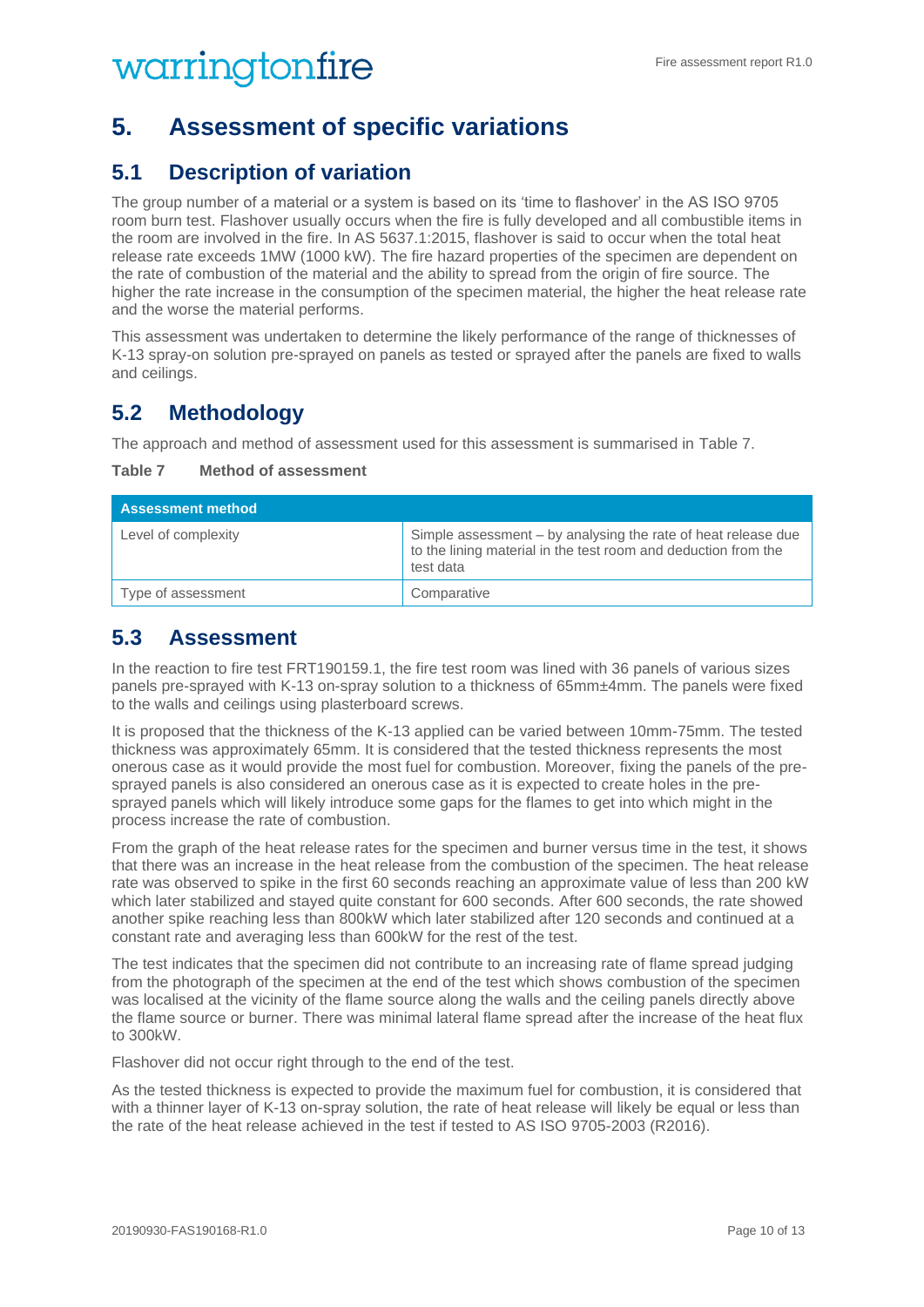It is also considered that the variation of applying the K-13 spray after or before fixing the panels to the walls or ceilings will not introduce any further fuel load that would increase the HRR if tested in accordance with AS ISO 9705-2003 (R2016).

It is also proposed that the test results are extended to include different brand names of K-13 such as K-13sp, SonaSpray FC, Ure- K & SonaKrete. The report sponsor has confirmed that all the products are the same products made from the same chemical composition with the only difference being their name for marketing reasons.

### <span id="page-10-0"></span>**5.4 Conclusion**

This assessment demonstrates that the proposed variations summarized in [Table 5,](#page-7-2) are likely to achieve a Group 1 classification if they were tested.in accordance with AS ISO 9705-2003 (R2016) and AS 5637.1:2015.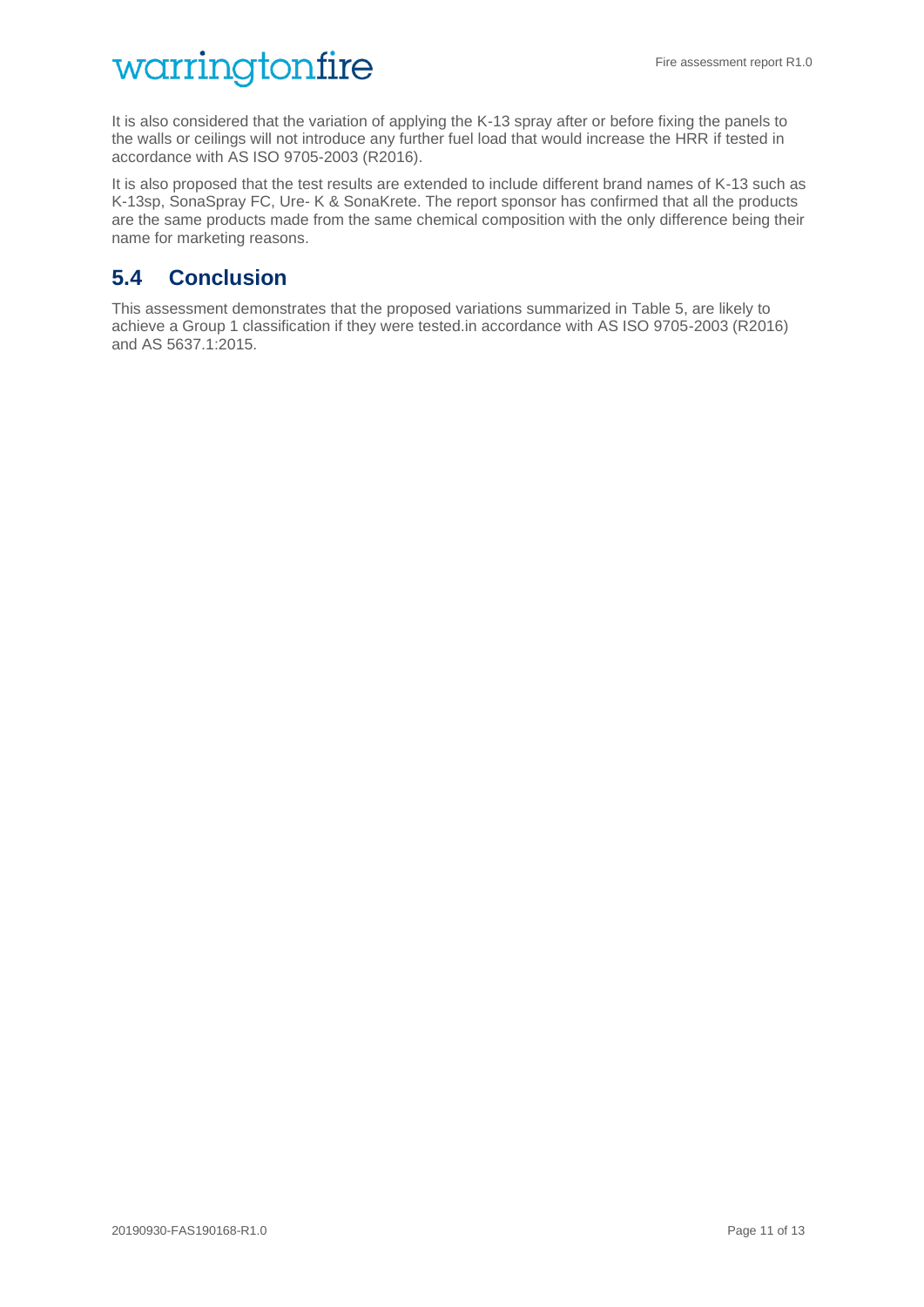## <span id="page-11-0"></span>**6. Validity**

Warringtonfire Australia does not endorse the tested or assessed product in any way. The conclusions of this assessment may be used to directly assess fire hazard, but it should be recognised that a single test method will not provide a full assessment of fire hazard under all conditions.

Due to the nature of fire testing and the consequent difficulty in quantifying the uncertainty of measurement, it is not possible to provide a stated degree of accuracy. The inherent variability in test procedures, materials and methods of construction, and installation may lead to variations in performance between elements of similar construction.

This assessment is based on information and experience available at the time of preparation. The published procedures for the conduct of tests and the assessment of test results are subject to constant review and improvement. It is therefore recommended that this report be reviewed on or, before, the stated expiry date.

This assessment represents our opinion about the performance likely to be demonstrated on a test in accordance with AS ISO 9705-2003(R2016) and AS 5637.1:2015, based on the evidence referred to in this report.

<span id="page-11-1"></span>This assessment is provided to the International Cellulose Corporation for its own purposes and we cannot express an opinion on whether it will be accepted by building certifiers or any other third parties for any purpose.